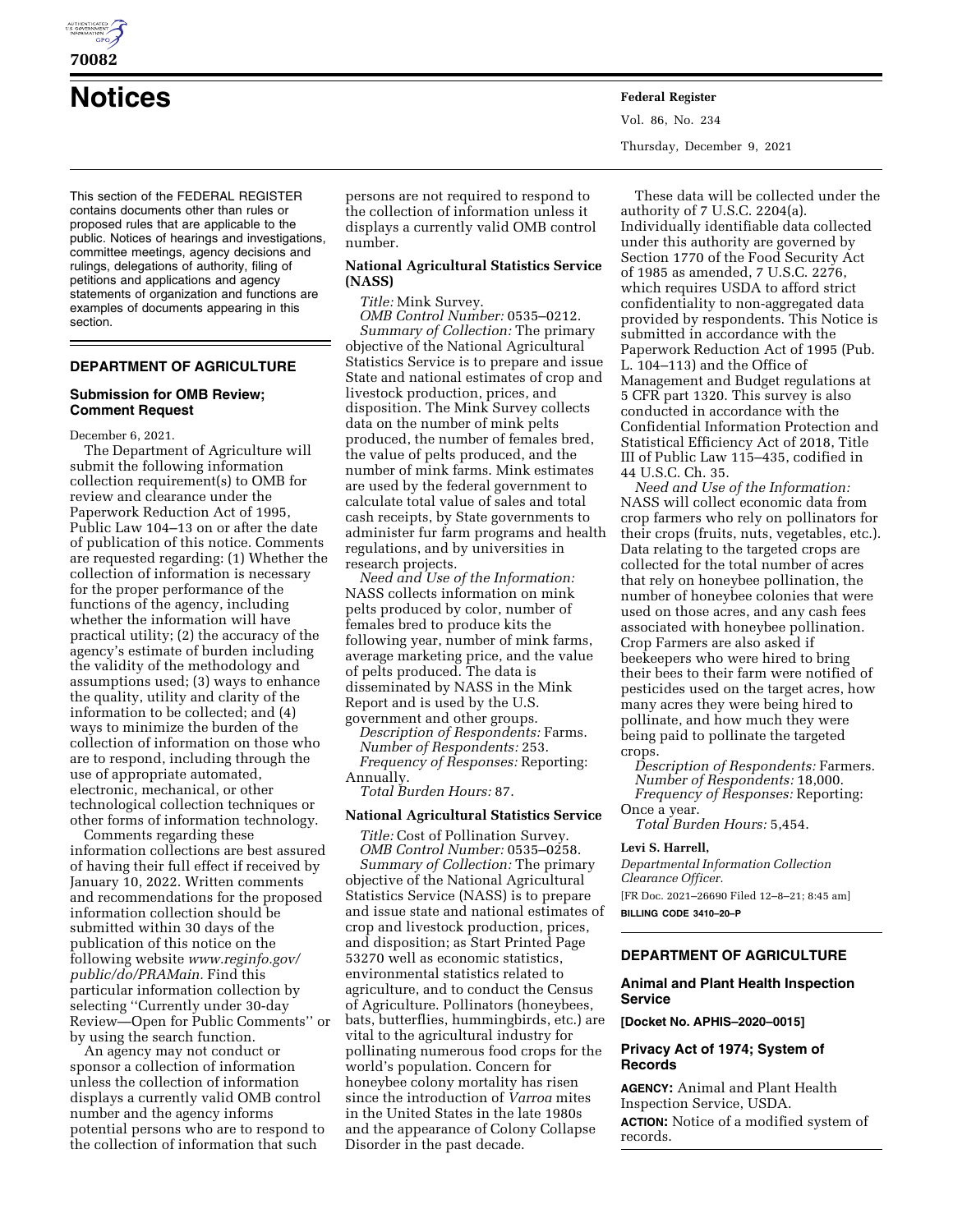**SUMMARY:** Pursuant to the Privacy Act of 1974 and Office of Management and Budget Circular No. A–108, the U.S. Department of Agriculture (USDA) give notice that a component agency, the Animal and Plant Health Inspection Service (APHIS) proposes to modify an existing system of records notice titled Emergency Management Response System (EMRS), USDA/APHIS–11. This system, among other things, helps APHIS to manage and investigate incidents of foreign animal diseases within the United States.

**DATES:** In accordance with 5 U.S.C.  $552a(e)(4)$  and  $(11)$ , this notice is applicable upon publication, subject to a 30-day notice and comment period in which to comment on the routine uses described in the routine uses section of this system of records notice. Please submit any comments by January 10, 2022.

**ADDRESSES:** You may submit comments by either of the following methods:

• *Federal eRulemaking Portal:* Go to *[http://www.regulations.gov.](http://www.regulations.gov)* Enter APHIS–2020–0015 in the Search field. Select the Documents tab, then select the comment button in the list of documents.

• *Postal Mail/Commercial Delivery:*  Send your comment to Docket No. APHIS–2020–0015, Regulatory Analysis and Development, PPD, APHIS, Station 3A–03.8, 4700 River Road, Unit 118, Riverdale, MD 20737–1238.

Supporting documents and any comments we receive on this docket may be viewed at *[http://](http://www.regulations.gov) [www.regulations.gov](http://www.regulations.gov)* or in our reading room, which is located in Room 1620 of the USDA South Building, 14th Street and Independence Avenue SW, Washington, DC. Normal reading room hours are 8 a.m. to 4:30 p.m., Monday through Friday, except holidays. To be sure someone is there to help you, please call (202) 799–7039 before coming.

**FOR FURTHER INFORMATION CONTACT:** For general questions, please contact Dr. Fred G. Bourgeois, EMRS National Coordinator, Strategy and Policy, National Preparedness and Incident Command, VS, APHIS, Lake Charles, LA; (318) 288–4083; *[fred.g.bourgeois@](mailto:fred.g.bourgeois@usda.gov) [usda.gov.](mailto:fred.g.bourgeois@usda.gov)* For Privacy Act questions concerning this system of records notice, please contact Ms. Tonya Woods, Director, Freedom of Information and Privacy Act Staff, 4700 River Road, Unit 50, Riverdale, MD 20737; (301) 851–4076. For USDA Privacy Act questions, please contact the USDA Chief Privacy Officer, Information Security Center, Office of Chief Information Officer, USDA, Jamie

L. Whitten Building, 1400 Independence Ave. SW, Washington, DC 20250; email: *[USDAPrivacy@](mailto:USDAPrivacy@usda.gov) [usda.gov.](mailto:USDAPrivacy@usda.gov)* 

**SUPPLEMENTARY INFORMATION:** The U.S. Department of Agriculture (USDA) Animal and Plant Health Inspection Service (APHIS) is modifying an existing system of records notice for APHIS' Emergency Management Response System (EMRS), USDA/ APHIS–11, which was last published on April 30, 2008, in its entirety in the **Federal Register** (73 FR 23409–23412, Docket No. APHIS–2008–0039).1

EMRS is used by APHIS' Veterinary Services (VS) to help manage, coordinate, report, and investigate activities such as incidents of foreign animal diseases in the United States (including disposal, cleaning and disinfection, and associated indemnity payments), surveillance and control programs, State-specific disease outbreaks, national animal health emergency responses (all-hazards), and allow for tracing of animal movement and records, as well as premises and activity mapping. If an animal disease were to be detected in the United States, VS would activate its Incident Command System (ICS). ICS team members are trained to control and eradicate foreign animal diseases. As necessary and appropriate for the specific incident, team members would, among other things, confirm the presence of the disease, inspect infected and exposed animals, appraise the value of animals that may have to be destroyed, conduct vaccination programs and epidemiological studies, dispose of animal carcasses, and clean and disinfect premises. Records of these activities would be maintained in EMRS.

APHIS is making the following changes to the system of records notice: • Updating the system location and

system manager; • Updating the purpose of the system;

• Expanding the categories of individuals to identify the roles of the APHIS employees included in the system and to add responders and coordinators since these individuals will participate in activities associated with the system;

• Making minor editorial changes to the categories of records;

• Revising the record source categories to add reference to a database within EMRS and to add that information in the system may be obtained from the Financial

Modernization Incentive for payment status;

• Updating the policies and practices for storage, retrievability, and retention and disposal of records in the system;

• Updating the system safeguards;

• Updating the notification, record access, and contesting record procedures; and

• Deleting, revising, redesignating, and establishing routine uses as follows:

 $\circ$  Revising current routine uses 1 and 2 to add reference to Tribal animal health officials and, in routine use 1, adding that information may be shared to identify premises before an event to allow for faster response;

 $\circ$  Deleting current routine use 3 because EMRS has never shared data or connected data to/from the Department of Homeland Security's (DHS) National Biosurveillance Integration System (now known as Biosurveillance Common Operating Network (BCON)) and APHIS' Offshore Pest Information System (OPIS). However, if this should change, information would be shared with DHS' BCON system as described in routine uses 1 and 2. A routine use for OPIS is not needed since it is a system that is internal to USDA;

 $\circ$  Revising current routine use 4 and redesignating it as routine use 3. The changes are editorial and intended to more accurately describe the referral of records to appropriate law enforcement agencies, entities, and persons;

 $\dot{\circ}$  Revising current routine use 5 and redesignating it as routine use 4. The changes are editorial and conforming changes;

 $\overline{\circ}$  Revising current routine use 6 and redesignating it as routine use 5. The changes are editorial and intended to more accurately describe the disclosure of records to a court or adjudicative body;

 $\overline{\circ}$  Revising current routine use 7 and redesignating as routine use 6. The changes are editorial and intended to more accurately describe the disclosure of records to appropriate agencies; Æ

 Establishing new routine use 7 for disclosure to another Federal agency or entity of information reasonably necessary to assist in responding to a suspected or confirmed breach or to prevent, minimize, or remedy harm, in accordance with Office of Management and Budget (OMB) Memorandum M– 17–12 (Preparing for and Responding to a Breach of Personally Identifiable Information);

 $\circ$  Revising current routine use 8. The changes are editorial and intended to more accurately describe disclosure to USDA contractors and other parties assisting in administering the program, analyzing data, information

<sup>1</sup>To view the notice, go to *[www.regulations.gov](http://www.regulations.gov)*  and enter APHIS–2008–0039 in the Search field.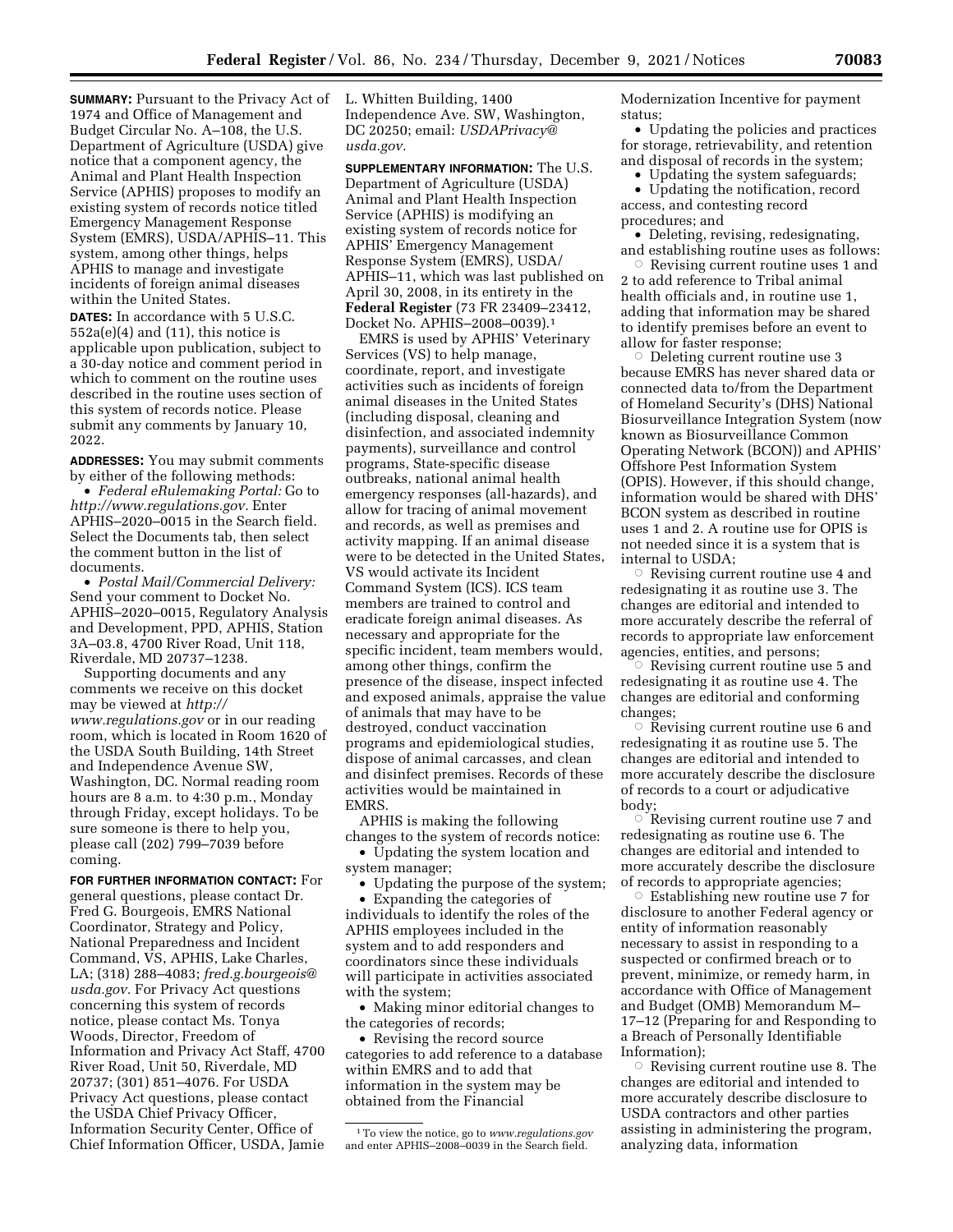management systems, Freedom of Information Act requests, and audits;

 $\circ$  Removing current routine use 9 since this routine use is included in revised routine use 8;

Æ Establishing new routine use 9 to describe disclosure to Congressional offices in response to an inquiry made at the written request of the individual to whom the record pertains; and

 $\circ$  Revising current routine use 10 to more accurately reflect where record management inspections may occur.

A report on the modified system of records, required by 5 U.S.C. 552a(r), as implemented by OMB Circular A–108, was sent to the Chairman, Committee on Homeland Security and Governmental Affairs, United States Senate; the Chairwoman, Committee on Oversight and Reform, House of Representatives; and the Administrator, Office of Information and Regulatory Affairs, OMB.

Done in Washington, DC, this 30th day of November 2021.

## **Jack Shere,**

*Acting Administrator, Animal and Plant Health Inspection Service.* 

## **SYSTEM NAME AND NUMBER:**

USDA/APHIS–11, Emergency Management Response System (EMRS).

#### **SECURITY CLASSIFICATION:**

None.

## **SYSTEM LOCATIONS:**

The Animal and Plant Health Inspection Service (APHIS) located at 4700 River Road, Riverdale, MD 20737, is responsible for the system. EMRS records are maintained in a Government-approved cloud server accessed through secure data centers in the continental United States. Paper files are held at various Veterinary Services (VS) national, district, and field offices. Due to the number of offices, specific addresses can be found at: *[https://www.aphis.usda.gov/aphis/](https://www.aphis.usda.gov/aphis/ourfocus/animalhealth/contact-us) [ourfocus/animalhealth/contact-us.](https://www.aphis.usda.gov/aphis/ourfocus/animalhealth/contact-us)*  Cloud service providers are MS Azure Government (US Gov Virginia), 101 Herbert Dr., Boydton, VA 23917 (Eastern Region); and MS Azure Government (US Gov Texas), 5150 Rogers Road, San Antonio, TX 78251 (Western Region).

## **SYSTEM MANAGER:**

EMRS National Coordinator, National Preparedness & Incident Coordination, Veterinary Services, APHIS, USDA, Lake Charles, LA; (318) 288–4083.

## **AUTHORITY FOR MAINTENANCE OF THE SYSTEM:**

Animal Health Protection Act (7 U.S.C. 8301 *et seq.*).

#### **PURPOSES OF THE SYSTEM:**

APHIS' VS program uses EMRS to help manage, coordinate, report, and investigate activities such as incidents of foreign animal diseases in the United States (including disposal, cleaning and disinfection, and associated indemnity payments), surveillance and control programs, State-specific disease outbreaks, national animal health emergency responses (all-hazards), and allow for tracing of animal movement and records, as well as premises and activity mapping. To fulfill this purpose, EMRS allows for APHIS to use visualization software to build premises maps and epidemiological models. EMRS will also maintain information concerning APHIS employees who may be deployed as members of Incident Command System teams.

## **CATEGORIES OF INDIVIDUALS COVERED BY THE SYSTEM:**

Categories of individuals covered by the system include, but are not limited to, customers, such as State animal health officials and industry, who obtain services under EMRS, including the owner or operator of the premises where the animals subject to investigation are located and the referring contact who provided initial premises information; APHIS employees involved in the diagnostic and investigation activities; and responders and cooperators.

## **CATEGORIES OF RECORDS IN THE SYSTEM:**

Categories of records in the system include:

Owner or operator of the premises where the animals subject to investigation are located; the system includes the following information, such as, but not limited to, the name; address (including city, county, State, postal code, and latitude/longitude coordinates); premises identification number; and telephone number.

Referring contact information, which includes name and telephone number.

Case coordinator of the premises investigation. (The system includes name, telephone number, and email address.)

APHIS employees. (The system includes information such as, but not limited to, the name; agency, program, and group; current duty assignment; encrypted employee identification number; grade, series, and step; duty city and State; home address, including latitude/longitude coordinates; home telephone number; home email address; emergency contact information; work and field addresses, email addresses and telephone numbers; supervisor contact information; personal protective

equipment type, size, and model; existing and desired skills, experience and training; position certifications; AgLearn training classes; medical clearance information; and a description of property or fleet vehicle assigned to the employee.)

The system will also include nicknames, titles, and organization for the entities above, as applicable.

### **RECORD SOURCE CATEGORIES:**

Information in this system comes primarily from the customers, including the owner or operator of the premises where the animals subject to investigation are located, the referring contact who provided initial premises information, and case coordinator. Such information may be supplemented by information from an address-validation database, by APHIS personnel during an on-site investigation, by State and Tribal veterinary offices and State laboratories, or by APHIS' National Veterinary Services Laboratories. Information may also be obtained from the Financial Management Modernization Incentive for payment status. Employee information is obtained primarily from the employee. Additionally, employee information may be obtained from the U.S. Department of Agriculture's (USDA's) National Finance Center, AgLearn database, and Federal Occupational Health, U.S. Department of Health and Human Services.

## **ROUTINE USES OF RECORDS MAINTAINED IN THE SYSTEM, INCLUDING CATEGORIES OF USERS AND PURPOSES OF SUCH USES:**

In addition to those disclosures generally permitted under 5 U.S.C. 552a(b) of the Privacy Act, records contained in the system may be disclosed outside USDA as a routine use under 5.U.S.C. 552a(b)(3), to the extent that such uses are compatible with the purposes for which the information was collected. Such permitted routine uses include the following:

(1) To certain Federal, State, and Tribal animal health officials to identify premises before an event to allow for faster response, monitor the status of an animal disease investigation, document actions taken relating to an animal disease investigation, track the status of animals susceptible to foreign animal diseases, determine the costs of an animal disease investigation, monitor the use and availability of assets and personnel relating to animal disease investigations, or perform epidemiological and geospatial analyses of such investigations;

(2) To Federal, State, and Tribal animal health officials within the system to obtain feedback regarding the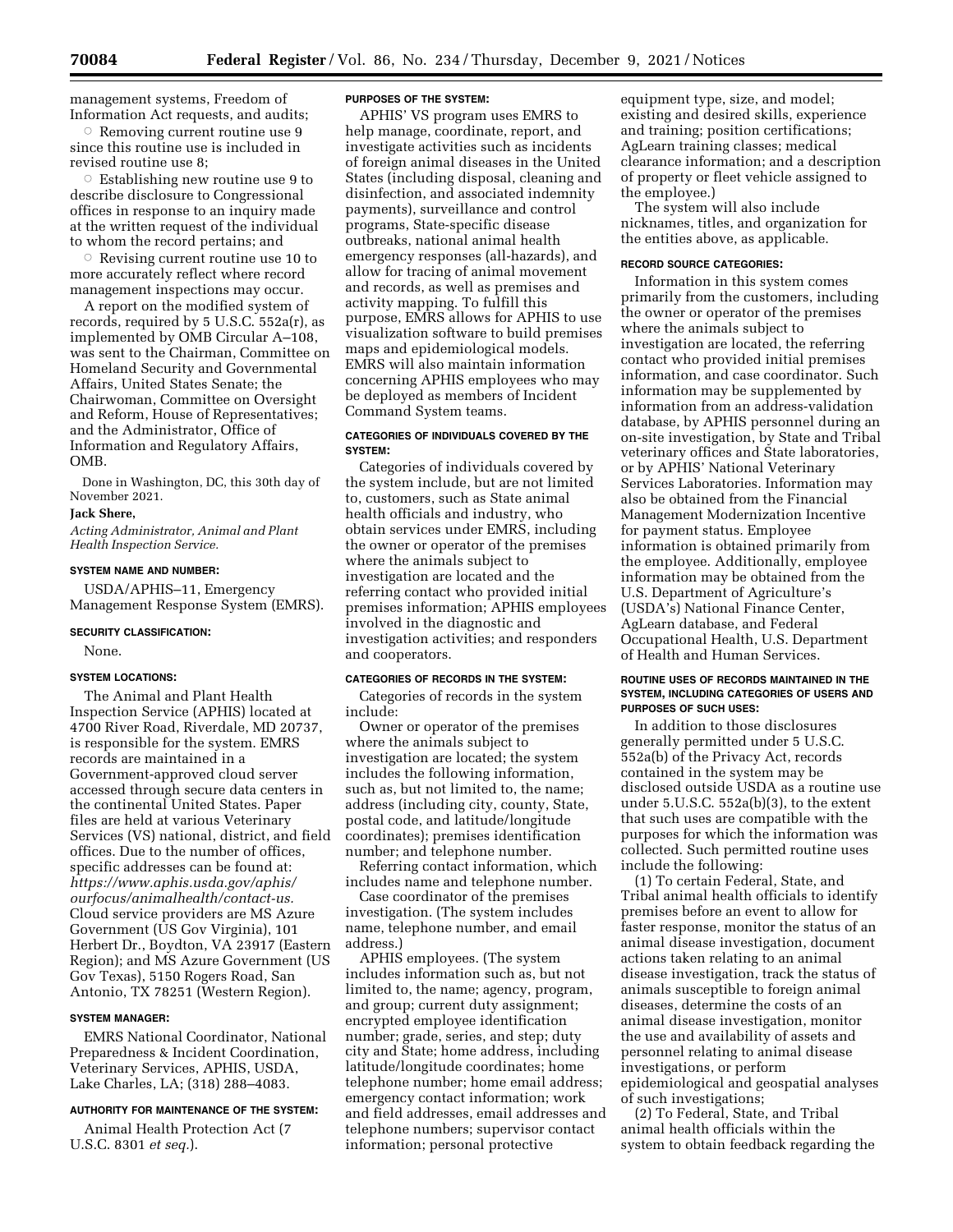EMRS system and emergency preparedness guidelines, and to educate and involve them in program development, program requirements, and standards of conduct;

(3) When a record on its face, or in conjunction with other records, indicates a violation or potential violation of law, whether civil, criminal, or regulatory in nature, and whether arising by general statute or particular program, statute, or by regulation, rule, or order issued pursuant thereto, disclosure may be made to the appropriate agency, whether Federal, foreign, State, Tribal, local, or other public authority responsible for enforcing, investigating, or prosecuting such violation or charged with enforcing or implementing the statute, or rule, regulation, or order issued pursuant thereto, if the information disclosed is relevant to any enforcement, regulatory, investigative, or prosecutive responsibility of the receiving entity;

(4) To the Department of Justice when: (a) USDA or any component thereof; or (b) any employee of USDA in his or her official capacity, where the Department of Justice has agreed to represent the employee; or (c) the United States Government, is a party to litigation or has an interest in such litigation, and USDA determines that the records are both relevant and necessary to the litigation and the use of such records by the Department of Justice is for a purpose that is compatible with the purpose for which USDA collected the records;

(5) In an appropriate proceeding before a court, grand jury, or administrative or adjudicative body or official, when USDA or other Agency representing USDA determines that the records are relevant and necessary to the proceeding; or in an appropriate proceeding before an administrative or adjudicative body when the adjudicator determines the records to be relevant to the proceeding;

(6) To appropriate agencies, entities, and persons when: (a) USDA suspects or has confirmed that the security or confidentiality of information in the system of records has been compromised; (b) USDA has determined that as a result of the suspected or confirmed breach there is a risk of harm to individuals, USDA (including its information systems, programs, and operations), the Federal Government, or national security; and (c) the disclosure made to such agencies, entities, and persons is reasonably necessary to assist in connection with USDA's efforts to respond to the suspected or confirmed compromise and prevent, minimize, or remedy such harm;

(7) To another Federal agency or Federal entity, when information from this system of records is reasonably necessary to assist the recipient agency or entity in (a) responding to a suspected or confirmed breach or (b) preventing, minimizing, or remedying the risk of harm to individuals, the agency (including its information systems, programs, and operations), the Federal Government, or national security;

(8) To contractors and their agents, grantees, experts, consultants, and others performing or working on a contract, service, grant, cooperative agreement, or other assignment for the USDA, when necessary to accomplish an agency function related to this system of records;

(9) To a Congressional office in response to an inquiry from that Congressional office made at the written request of the individual about whom the record pertains; and

(10) To the National Archives and Records Administration (NARA) or other Federal Government agencies pursuant to records management inspections being conducted under 44 U.S.C. 2904 and 2906.

## **DISCLOSURE TO CONSUMER REPORTING AGENCIES:**

#### None.

#### **POLICIES AND PRACTICES FOR STORAGE OF RECORDS:**

Electronic records are stored on servers located as indicated above under ''System Locations''. Paper files are held at various VS national, district, and field offices that are locked during nonbusiness hours and require presentation of employee identification for admittance and access at all times.

#### **POLICIES AND PRACTICES FOR RETRIEVAL OF RECORDS:**

Data can be retrieved only by personnel who successfully authenticate using their eAuthentication PIV or eAuthentication username/password credential and are authorized with specific EMRS role(s). Data can be retrieved by premises identification number, reference control number, name, premises, incident group, or incident site. Data regarding an employee, cooperator, or responder can be retrieved by name, nickname, employee identification number, title, organization, property, or fleet vehicle.

## **POLICIES AND PRACTICES FOR RETENTION AND DISPOSAL OF RECORDS:**

In accordance with NARA-approved records disposition authorities, paper records will be retained for the following periods of time: All incidentrelated premise record data associated with a foreign animal disease investigation will be retained for a period of 50 years. For the remaining records, APHIS is in the process of preparing a records disposition request from NARA, and these records will be retained until appropriate disposition authority is obtained from NARA.

### **ADMINISTRATIVE, TECHNICAL, AND PHYSICAL SAFEGUARDS:**

The EMRS safeguards include management, operational, and technical controls to prevent misuse of data by system users. These controls include role-based access. State and Tribal entities have access limited to data from their State or area. Access to the restricted portions of the database system requires certain levels of authorization through USDA eAuthentication, which is a system that enables individuals to obtain useridentification accounts with passwordprotected access to certain USDA webbased applications and services through the internet. APHIS personnel who input data must have a high-level eAuthentication account.

## **RECORD ACCESS PROCEDURES:**

All requests for access to records must be in writing and should be submitted to the APHIS Privacy Act Officer, 4700 River Road, Unit 50, Riverdale, MD 20737; or by facsimile (301) 734–5941; or by email *[APHISPrivacy@usda.gov.](mailto:APHISPrivacy@usda.gov)* In accordance with 7 CFR 1.112 (Procedures for requests pertaining to individual records in a record system), the request must include the full name of the individual making the request; the name of the system of records; and preference of inspection, in person or by mail. In accordance with 7 CFR 1.113, prior to inspection of the records, the requester shall present sufficient identification (*e.g.,* driver's license, employee identification card, social security card, credit cards) to establish that the requester is the individual to whom the records pertain. In addition, if an individual submitting a request for access wishes to be supplied with copies of the records by mail, the requester must include with his or her request sufficient data for the agency to verify the requester's identity.

## **CONTESTING RECORD PROCEDURES:**

Individuals seeking to contest or amend records maintained in this system of records must direct their request to the address indicated above in the ''RECORD ACCESS PROCEDURES'' paragraph and must follow the procedures set forth in 7 CFR 1.116 (Request for correction or